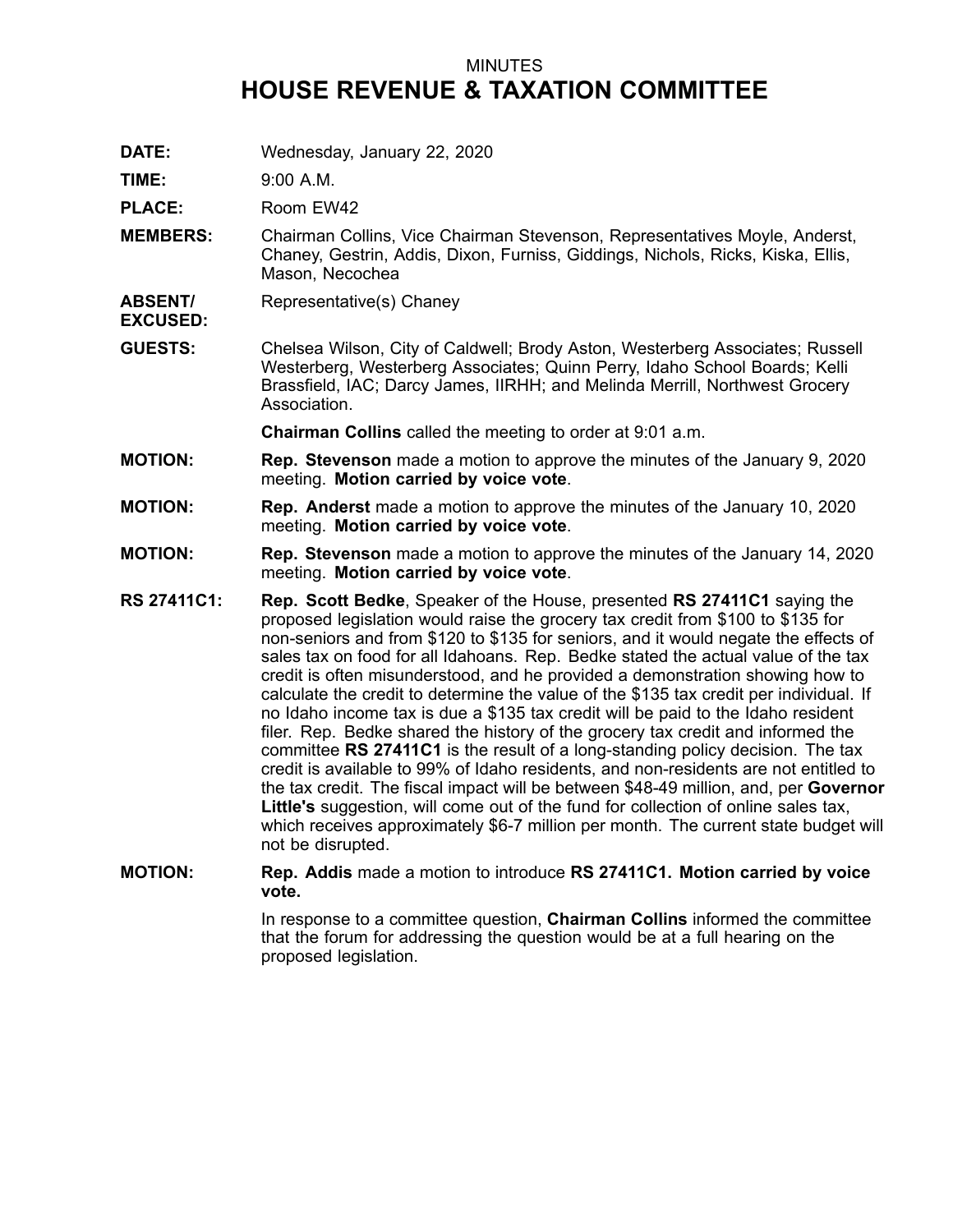- **RS 27407C3: Rep. Mike Moyle** presented **RS 27407C3** saying Idaho's increased growth in recent years has increased property taxes due to new construction and become <sup>a</sup> negative force impacting life-long citizens who can no longer afford their homes. Property taxes are <sup>a</sup> combination of budget base and property values. Many variables affect property tax and time, education and multiple legislative solutions are required to fix the problem. **RS 27407C3** caps budget growth at 3%. Currently, taxing districts' budgets can include new construction, annexation, change in classification and more, which make for <sup>a</sup> bigger budget to multiply by 3%. Although **RS 27407C3** caps budget growth at 3%, it allows for taking foregone or taking <sup>a</sup> problem to the voters where <sup>a</sup> two-thirds majority of property tax payers decide the matter, rather than using <sup>a</sup> formula based on <sup>a</sup> new subdivision. One caveat is that currently <sup>a</sup> city not at that cap, which is .004%, needs <sup>a</sup> 60% approval vote rather than <sup>a</sup> two thirds majority. Property tax is only <sup>a</sup> portion of <sup>a</sup> taxing district's budget, which is approximately 20% for most cities, who also utilize impact fees, fines, other funds and receive 11 1/2 cents of every sales tax dollar collected. Property tax is approximately 40% of county budgets. The State of Idaho returns approximately \$600 million to local governments. The 3% cap in **RS 27407C3** is the start but not the ultimate solution to the problem.
- **MOTION: Rep. Stevenson** made <sup>a</sup> motion to introduce **RS 27407C3. Motion carried by voice vote. Reps. Ellis and Necochea** requested they be recorded as voting **NAY**.
- **RS 27406: Rep. Steven Harris** illustrated the foregone balance concept by saying if <sup>a</sup> taxing district can increase their budget from <sup>a</sup> previous year by 4% and chooses to limit the increase to 3%, the difference can go to the foregone balance available to be used in <sup>a</sup> subsequent year. Currently that unused taxing capacity automatically moves to the foregone balance, which is an invisible process. **RS 27406** adds transparency by requiring taxing districts to explicitly and publicly reserve the foregone balance for future use through <sup>a</sup> public resolution. Having future visibility may reduce future property taxes by adding public pressure on the reservation of foregone funds.
- **MOTION: Rep. Stevenson** made <sup>a</sup> motion to introduce **RS 27406. Motion carried by voice vote.**
- **RS 27418: Rep. Mike Moyle** said **RS 27418** freezes property tax. The freeze on all property tax portions of the budget in **RS 27418** was crafted to give <sup>a</sup> one-year grace period for impacted parties to figure out <sup>a</sup> solution to the many aspects of property tax. The freeze does not mean Idahoans will pay less in property taxes. Nor does it mean Idaho cities and counties will get less money because they will get the same amount that they received last year. The freeze is not intended to gut local government. If <sup>a</sup> city has an emergency, they can go to the voters to gain additional funds upon <sup>a</sup> two-thirds vote. The freeze provides time to work out <sup>a</sup> solution.
- **MOTION: Rep. Anderst** made <sup>a</sup> motion to introduce **RS 27418. Motion carried by voice vote.**
- **MOTION: Rep. Giddings** made <sup>a</sup> motion to set an introductory hearing for **RS 27346** on <sup>a</sup> date next week. Speaking to the motion, Rep. Giddings said the people deserve <sup>a</sup> discussion on the full repeal of the grocery tax.

**Chairman Collins** stated the committee does not currently have this RS in its possession, but it is <sup>a</sup> position that should be discussed, it's just not on the agenda today.

**MOTION: Rep. Stevenson** made <sup>a</sup> motion to adjourn. **Motion carried by voice vote**.